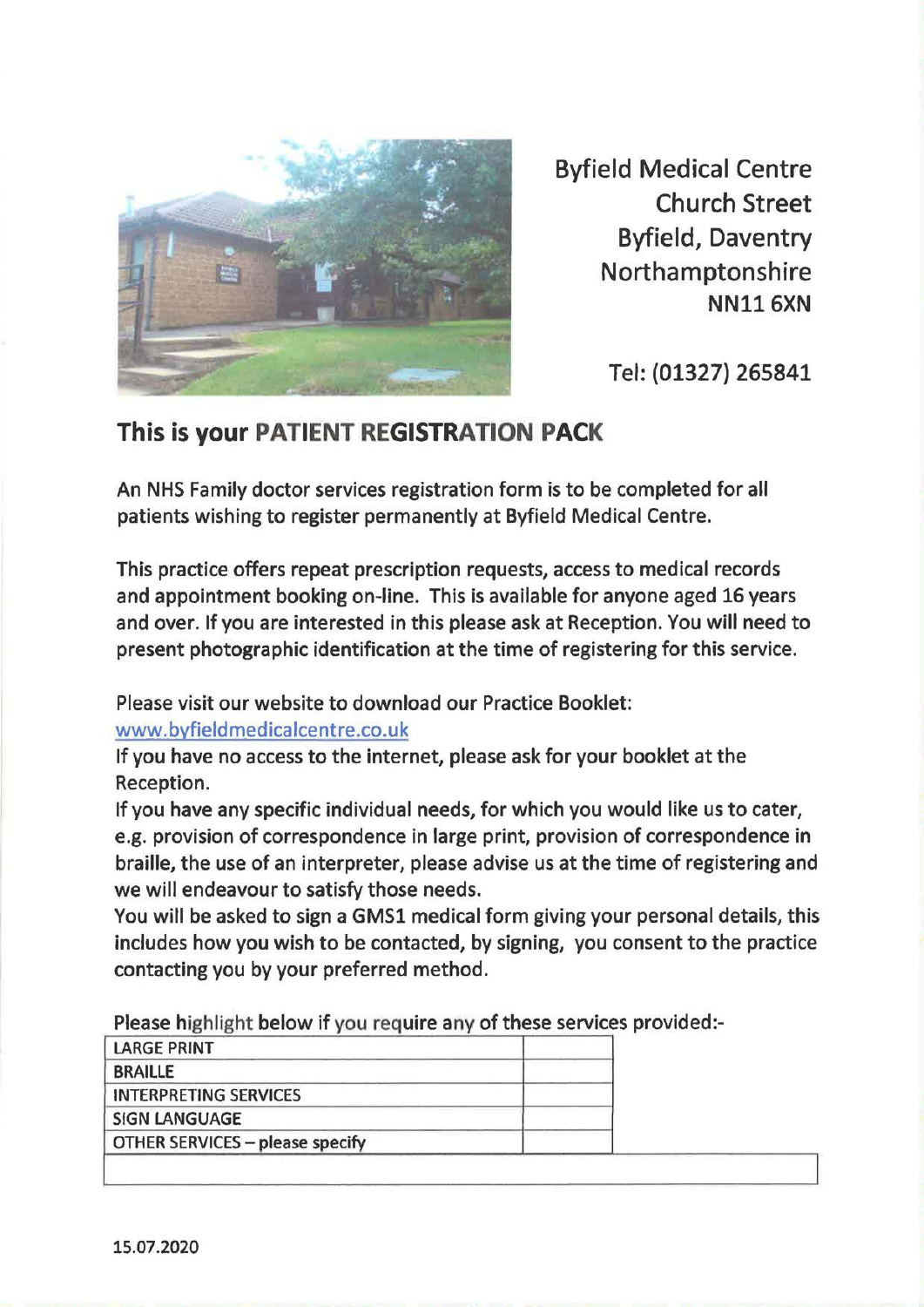### **Identification Requirements**

All new patients, whether registering permanently or temporarily, will be requested to provide identification at the time of registering. A combination of the following can be accepted as identification. It is preferable that one item of photo ID is provided, along with one document evidencing your current address.

**Children under the age of 16 years** 

Birth Certificate and red Baby Care book.

### **Adults**

**Photo ID** 

Full valid UK/EU photo card driving licence **OR** a current valid signed UK passport **PLUS** one item from the list below. The list is not exhaustive.

### **Proof of address**

**Full** valid UK paper driving licence

**Current** benefits agency documentation

**Current** state pension booklet or notification Letter

**Current** shotgun licence firearms certificate

**Paid** utility bill(s) (max 12 months old)

Solicitor's letter confirming house purchase or land registration (max 3 months old)

Bank statement - max 3 months old (please remove bank account details)

**Certificate** of home or motor insurance (max 12 months old)

Credit card statement - *not mobile phone statement* (max 3 months old - please remove card number)

**Current** rent book or tenancy agreement (max 12 months old)

**Current** local authority rent card (max 12 months old)

Building society passbook or statement (max 12 months old - please remove account number)

Council tax bill (max 12 months old)

| For Office use only:                                      |  |
|-----------------------------------------------------------|--|
|                                                           |  |
| Exp. date                                                 |  |
|                                                           |  |
| Expiry date                                               |  |
| Full valid UK paper driving licence number                |  |
| Expiry date                                               |  |
|                                                           |  |
| Proof of address seen:                                    |  |
|                                                           |  |
| <b>OHome or motor insurance certificate</b>               |  |
| <b>ISolicitor letter confirming house purchase</b>        |  |
| <b>OCredit card statement</b>                             |  |
| □ Bank statement □ Rent book or tenancy agreement         |  |
| <b>Current Local Authority rent card</b>                  |  |
| □Building Society passbook or statement □Council Tax bill |  |

DATE OF BIRTH ....................................................................... . NHS NUMBER......................................................................... . Email address ........................................................................ .